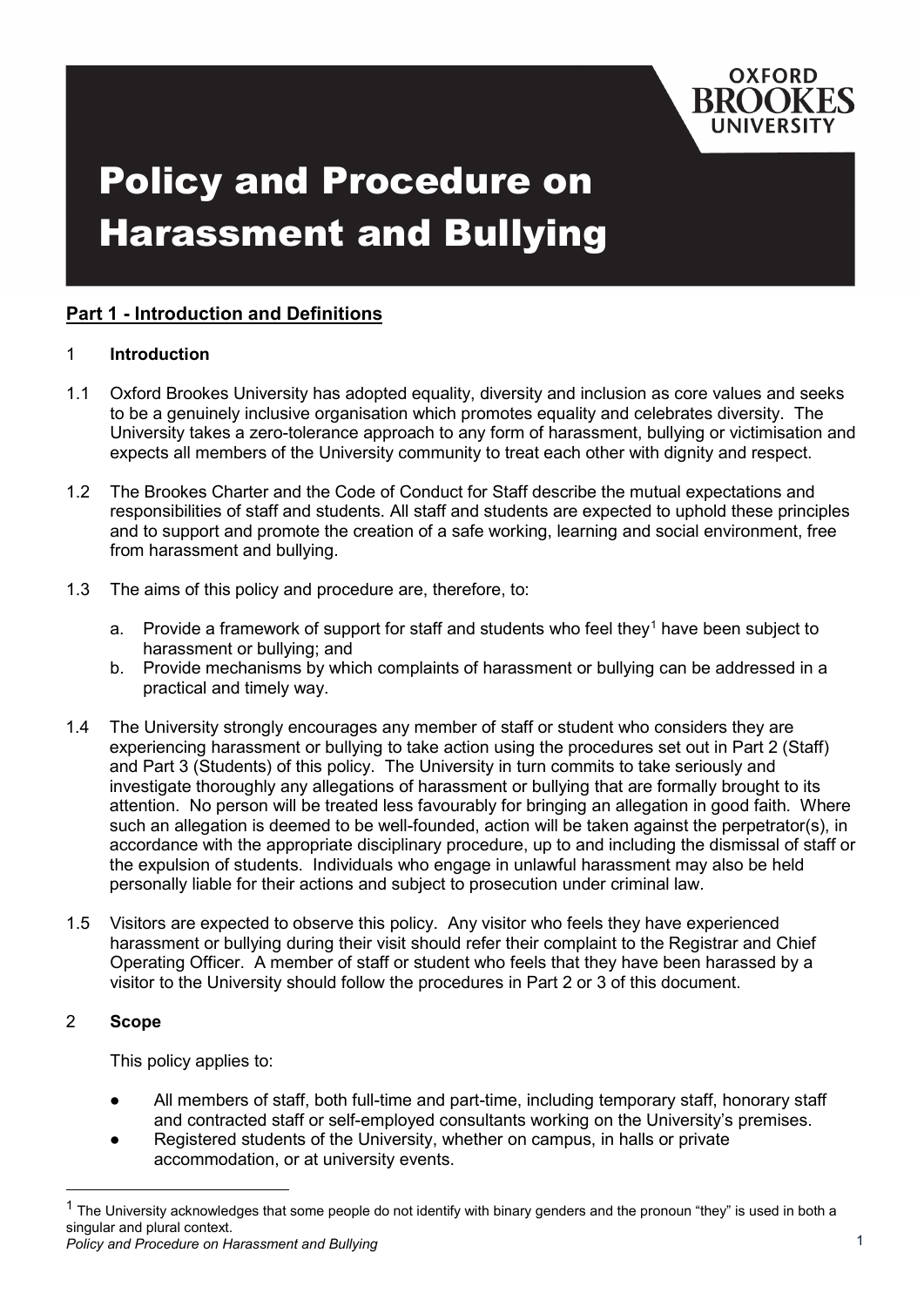All visitors to the University.

# 3 **What is harassment and bullying?**

- 3.1 All members of the University community have the right to work, study and live without fear of harassment, bullying, intimidation, abuse, or violent behaviour.
- 3.[2](#page-1-0) **Harassment** is any behaviour that is unwanted<sup>2</sup> which has the purpose or effect of:
	- violating another person's dignity, and/or
	- creating an intimidating, hostile, degrading, humiliating or offensive environment for another person.
- 3.2 The **Equality Act 2010** expressly covers harassment where this is related to a relevant protected characteristic. The relevant protected characteristics are:
	- age
	- disability
	- gender reassignment
	- race
	- religion or belief (including lack of belief),
	- sex, and
	- sexual orientation.

Harassment related to these protected characteristics is a form of discrimination and is unlawful. The complainant need not possess the relevant characteristic themselves and can be harassed:

- because of their association with a person who has a protected characteristic,
- because they are wrongly perceived to have a protected characteristic, or
- because the harassment is directed at someone else or even at no-one in particular, and is related to a protected characteristic, but the complainant still finds it offensive.
- 3.3 However, the University recognises that the legislation is not fully inclusive and seeks to go beyond the legislation. This policy and procedures, therefore, cover **all** members of the university community regardless of their background or how they identify.
- 3.4 **Bullying** is a form of harassment and may not meet the legal definition of harassment. For the purposes of this policy it is characterised as offensive, intimidating, malicious or insulting behaviour, or misuse of power through means intended to undermine, humiliate, denigrate or injure the recipient. Bullying can be carried out by an individual or a group. It can take many forms, including someone in authority bullying an individual who is less senior, peer to peer bullying, an individual bullying a manager or a student bullying a member of teaching staff or vice versa.
- 3.5 **Cyber bullying** is a term used to refer to harassment and bullying through electronic media, including emails and other social media. Cyber harassment and bullying will be dealt with in the same way as other forms of bullying. For further information see the Social Media Guidelines [\(https://www.brookes.ac.uk/services/hr/handbook/terms\\_conditions/social\\_media\\_guidelines.html\)](https://www.brookes.ac.uk/services/hr/handbook/terms_conditions/social_media_guidelines.html) and the Regulation for the Use of IT Facilities at Oxford Brookes University [\(http://obis.brookes.ac.uk/ITRegulations.html\)](http://obis.brookes.ac.uk/ITRegulations.html).
- 3.6 A **hate crime** can be defined as: "Any criminal offence which is perceived by the victim or any other person, to be motivated by hostility or prejudice based on a person's race or perceived race; religion or perceived religion; sexual orientation or perceived sexual orientation; disability or perceived disability and any crime motivated by hostility or prejudice against a person who is transgender or perceived to be transgender."[3](#page-1-1) Incidents of alleged hate crime will be treated as

 $\overline{a}$ 

<span id="page-1-0"></span><sup>&</sup>lt;sup>2</sup> "Unwanted" has the meaning of "unwelcome" or "uninvited" as defined by the Equality and Human Rights Commission. It is not necessary for someone to say that they object to the behaviour for it to be unwanted.

<span id="page-1-1"></span><sup>3</sup> Association of Chief Police Officers and Crown Prosecution Service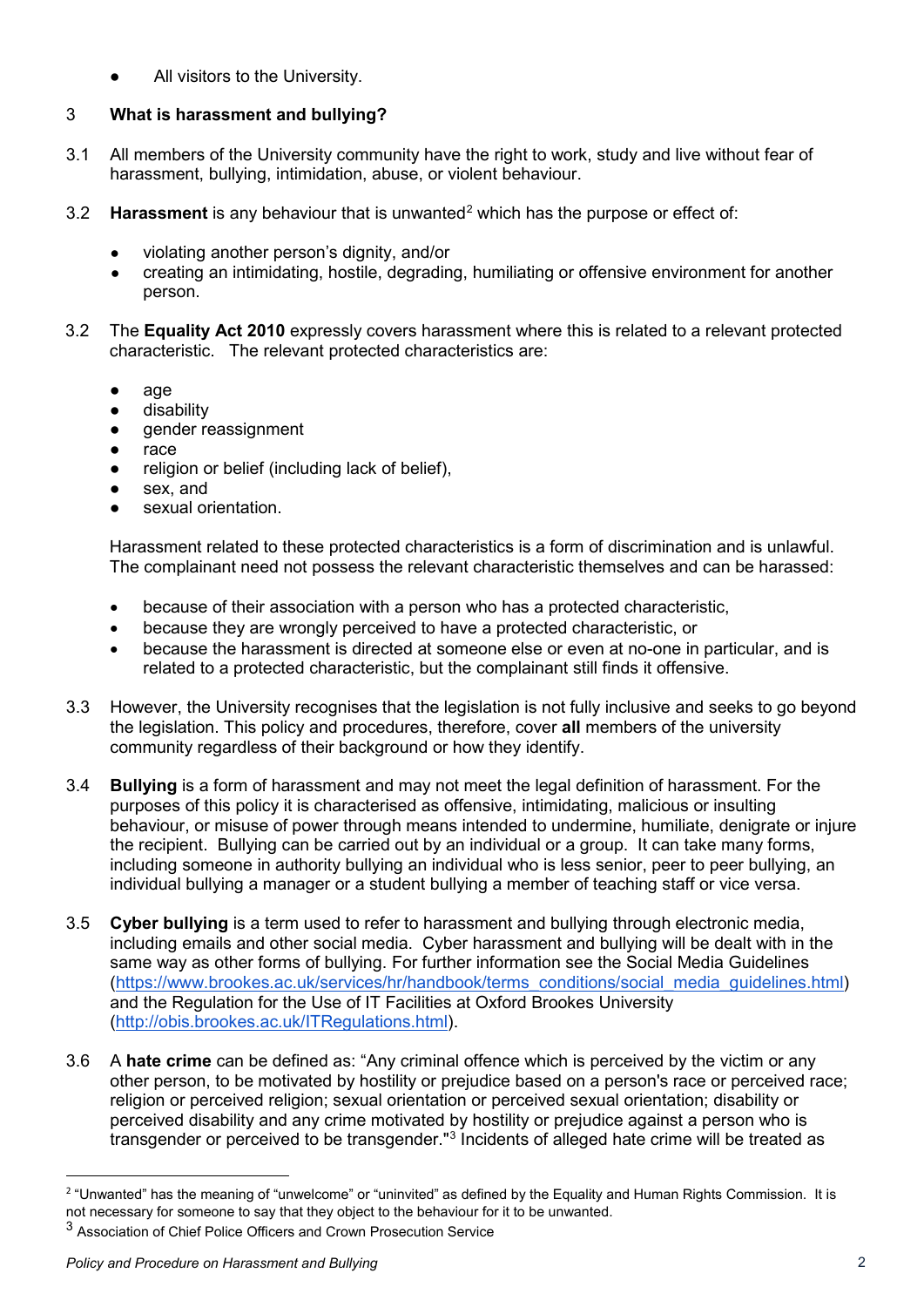harassment under this policy and the University (in consultation with the complainant – see section 7) reserves the right to report to the police any incident which it believes may constitute a criminal offence (see also section 6.3 below).

- 3.7 The University seeks to protect any member of the university community from **victimisation**, which is a form of misconduct which may itself result in a disciplinary process. For the purposes of this policy, victimisation occurs where a person is subjected to detrimental treatment because they have, in good faith:
	- made an allegation of harassment or bullying, or
	- indicated an intention to make such an allegation, or
	- assisted or supported another person in bringing forward such an allegation, or
	- participated in an investigation of a complaint, or
	- participated in any disciplinary hearing arising from an investigation, or
	- taken any other steps in connection with this policy and procedure, or
	- is suspected of having done so.
- 3.8 **Freedom of speech** and academic freedom are protected by law (section 43 of the Education Act 1986) although these rights must be exercised within the law. Vigorous academic debate will not amount to harassment or bullying when it is conducted respectfully and without violating the dignity of others or creating an intimidating, hostile, degrading, humiliating or offensive environment for them.

## 4 **What behaviour constitutes harassment or bullying?**

- 4.1 Harassment or bullying may involve repeated forms of unwanted behaviour, but they can also involve a one-off incident.
- 4.2 The intentions of the alleged harasser(s)/bully(ies) are not always determinative of whether harassment or bullying has taken place, it can be unintentional. The perception of the complainant and the extent to which that perception may be regarded as reasonable in the circumstances will also be relevant.
- 4.3. Being under the influence of alcohol, drugs or otherwise being intoxicated is not an excuse for harassment or bullying. Indeed, it may be regarded as an aggravating factor.
- 4.4 Harassment and bullying can take a variety of forms, and may involve either individuals and/or groups.
	- (i) Examples of behaviour which may amount to **harassment** include (but are not limited to) the following:
		- Making negative comments about personal or physical characteristics or appearance, including teasing, insults, derogatory name-calling.
		- The telling of homophobic, sexist, transphobic, ageist, 'ableist' or racist jokes and/or banter.
		- Spreading rumours or engaging in open hostility through verbal or physical threats.
		- Offensive gestures or body language.
		- Physical contact, ranging from an invasion of personal space to assault, including all forms of sexual harassment, including:
			- i. inappropriate body language;
			- ii. sexually explicit remarks or innuendoes;
			- iii. unwanted sexual advances and touching;
			- iv. persistent unwelcome requests for social or sexual encounters and favours. (These activities will be considered very serious if accompanied by either explicit or implicit promises for compliance or threats of penalties for non-compliance.)
		- Publishing, circulating or displaying pornographic, racist, homophobic, sexually suggestive or otherwise offensive pictures or other visual or written materials, communications or images.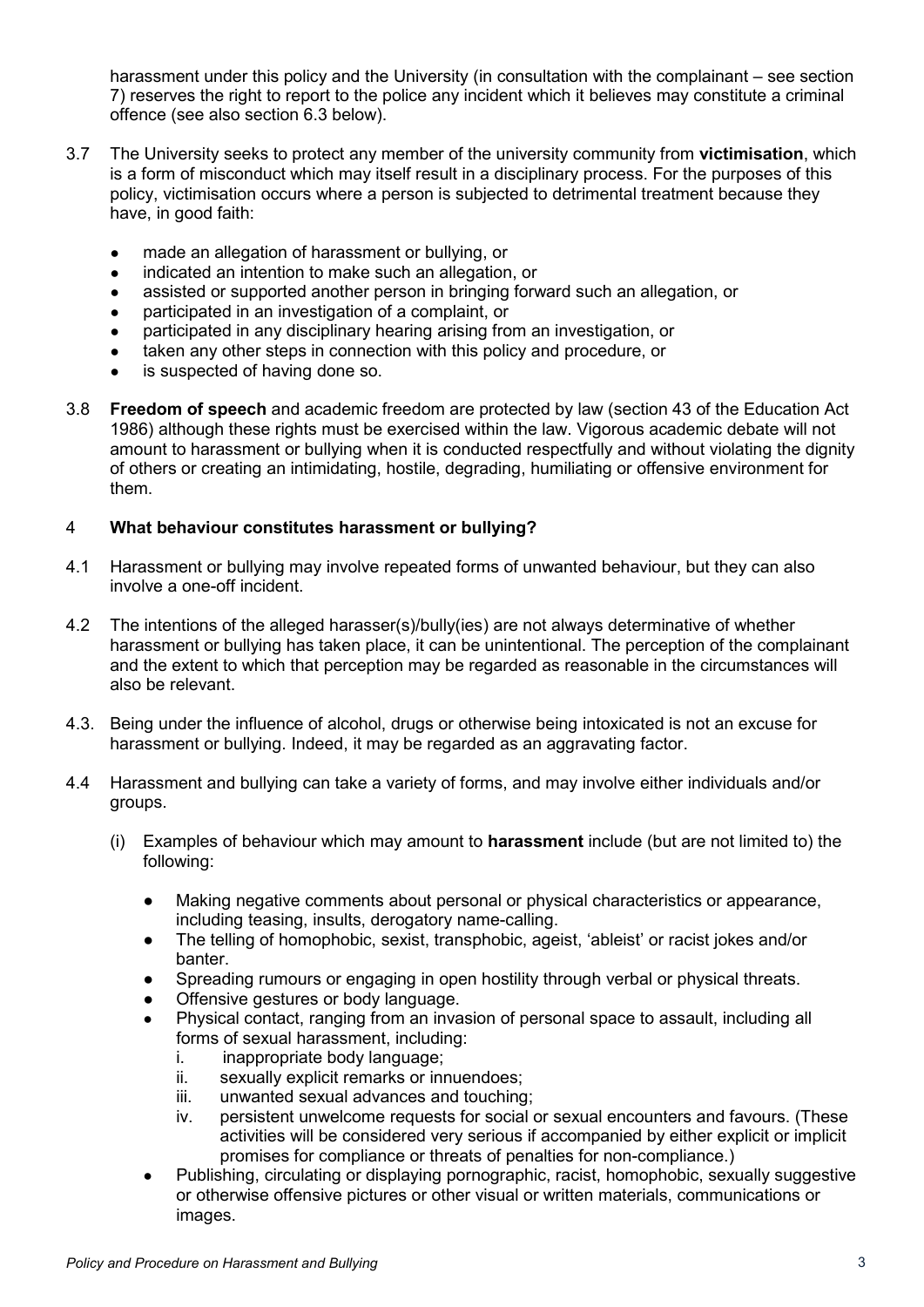- Threatening to disclose, or disclosing ("outing"), a person as lesbian, gay, bisexual, or other sexual orientation, or transgender or other gender identity to others without their permission.
- Deliberately using the wrong name or pronoun in relation to a transgender person or persistently referring to their gender identity history.
- Intrusive questioning about someone's private life or of an intimate nature, especially related to a transgender person.
- Insulting, abusive, embarrassing or patronising behaviour or comments, humiliating, intimidating, and/or demeaning criticism.
- Persistently ignoring or patronising ("talking down to") someone.
- Shouting at, insulting, threatening, disparaging or intimidating someone.
- Repeatedly criticising an individual without providing constructive support to address any performance concerns.
- Exclusion from normal work or study place, conversations, or social events.
- ii) **Bullying** may occur in ways which are obvious and easy to identify but others are more subtle. Examples include (but are not limited to) the following:
	- Ignoring or belittling someone's views and opinions;
	- Deliberately withholding information or excluding someone which may affect their performance or wellbeing;
	- Setting unreasonable demands;
	- Excessive supervision or misuse of power or position.
- 4.5 **Stalking may** also be a form of harassment and may be characterised by any of the following repeated and unwanted behaviours:
	- Following a person;
	- Contacting, or attempting to contact, a person by any means;
	- Publishing any statement or other material
		- o Relating or purporting to relate to a person/persons, or o Purporting to originate from a person:
		- Purporting to originate from a person;
	- Monitoring the use by a person of the internet, email or any other form of electronic communication
	- Loitering in any place (whether public or private) where the person who is the focus of wanted attention is likely to be;
	- Interfering with any property in the possession of a person;
	- Watching or spying on a person/persons including through the use of CCTV or electronic surveillance.

# 5 **Responsibilities**

- 5.1 All managers have a responsibility to implement this policy and to make every effort to ensure that harassment, bullying and victimisation do not occur in the areas of work for which they are responsible. Where such behaviour does occur, the manager should ensure that any concerns are investigated promptly and effectively.
- 5.2 All teaching staff have a duty to implement this policy and to make every effort to ensure that harassment, bullying and victimisation do not occur in the learning environments for which they are responsible and that if they do occur, any concerns are investigated promptly and effectively.
- 5.3 All members of the university community (staff, students and visitors) have the right to be treated with dignity and respect by others, and a corresponding responsibility to treat others with dignity and respect. All members of the university community have a personal responsibility for complying with this policy and should discourage any form of harassment or bullying by making it clear. should they encounter it, that such behaviour is unacceptable.

# **6 Complaints of harassment or bullying**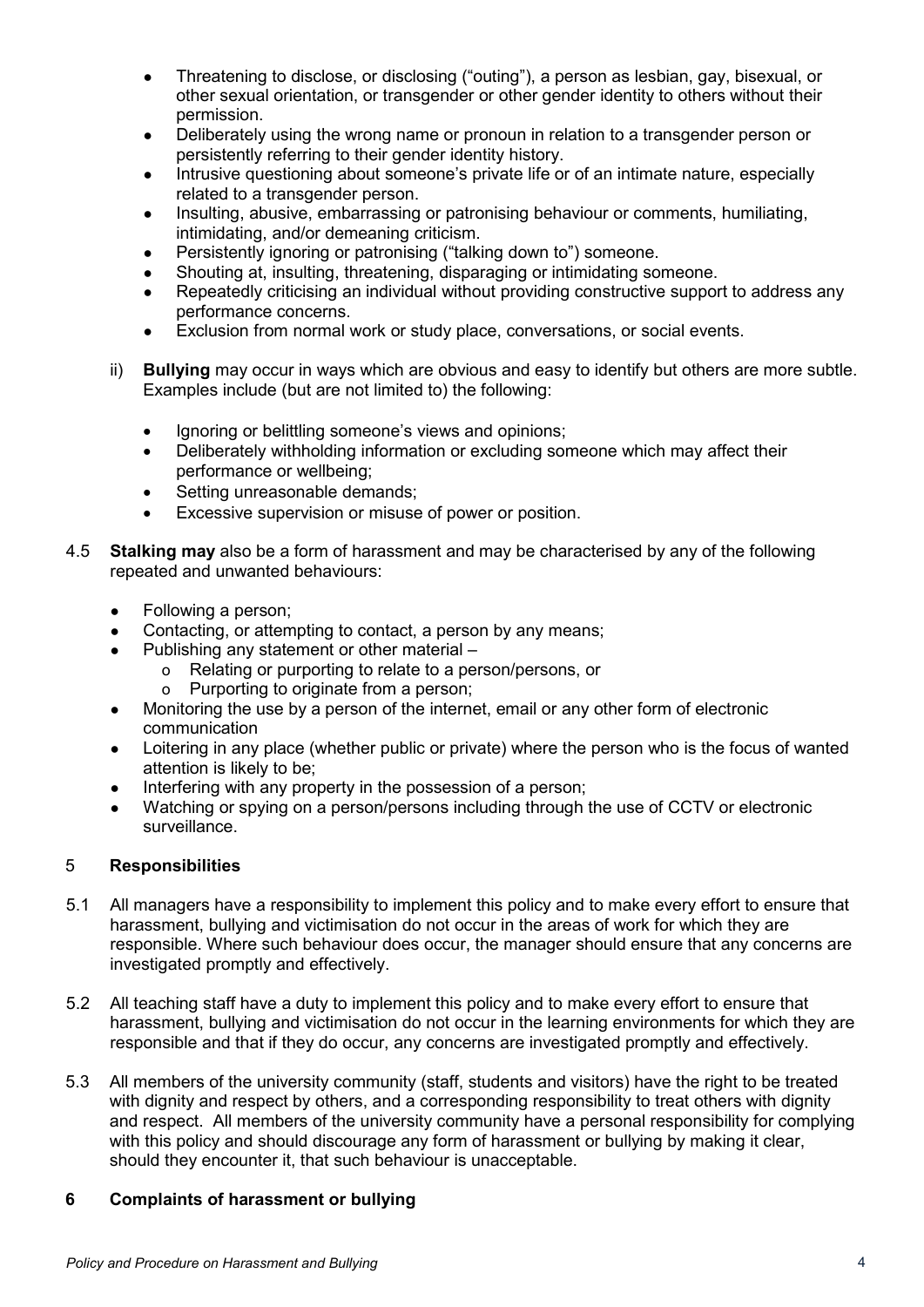- 6.1 Harassment and bullying are serious offences and could result in disciplinary action. The University encourages staff, students and visitors who are affected to take action in accordance with the procedures outlined in section 2 (staff) or section 3 (students). No person will be treated less favourably or suffer any detriment for having raised or supported an allegation made in good faith.
- 6.2 If a person believes they are being subjected to harassment or bullying they should be encouraged to keep a record of incidents that occur. This should include dates, times, locations, witnesses and any other relevant information. This information may be used in any investigation of a complaint of harassment or bullying.
- 6.3 When a criminal offence may have been committed, the University (in consultation with any individual victim – see section 7) reserves the right to report the matter to the police. Such incidents will include, but are not be limited to, serious assault or threat of serious assault. Students can seek advice in confidence from the Head of Wellbeing, the Student Welfare Manager and/or Brookes Union Advice Centre, and/or approach the police directly. Staff can seek advice from the Director of Human Resources and/or approach the police directly (see also section 3.6 above).
- 6.4 If a complainant is deemed to have known or to have reasonably been expected to know that a complaint was unfounded, the allegation of harassment or bullying may be judged to be vexatious or malicious, and disciplinary action may be taken against them. No action will be taken if a complaint which proves to be unfounded is judged to have been made in good faith.

## **7 Confidentiality**

All parties involved in a complaint (including any witnesses who may be interviewed as part of any investigation, or trade union representatives supporting any of the parties) must maintain confidentiality at all times. Those involved in advising complainants should, where possible, seek the consent of the individual for the onward disclosure of relevant information to those with a clear need to know. Where such consent is not forthcoming, the person entrusted with the information should make it clear that, in exceptional circumstances, it may be necessary to disclose the information, taking account of the duty of care which may be owed to the individual and/or others.

## 8 **Monitoring and records**

- 8.1 Confidential records of cases will be retained by Human Resources (in respect of staff) and Wellbeing (in respect of students), as appropriate, in accordance with the University's Data Protection Policy.
- 8.2 The University will collect information relating to the staff or student experience through surveys. Specific questions relating to harassment or bullying will be included where appropriate and responses will be anonymised, ensuring that individuals cannot be identified.
- 8.3 Anonymised statistics of complaints will be provided to the Equality, Diversity & Inclusion Advisory Group on an annual basis from data held by the Human Resource Management and Wellbeing departments. Requests for advice and support will be monitored through completion of anonymised feedback forms available to those indicated in sections 11 and 14 which will be collected by the Human Resource Management and Wellbeing departments.

## 9 **Training**

The University aims to provide appropriate training to create an environment free of harassment and bullying and to develop appropriate skills for those who have a responsibility for dealing with cases of harassment or bullying. In particular, HR will provide regular training for Staff Harassment Advisers (see Annex 1).

#### 10 **Review**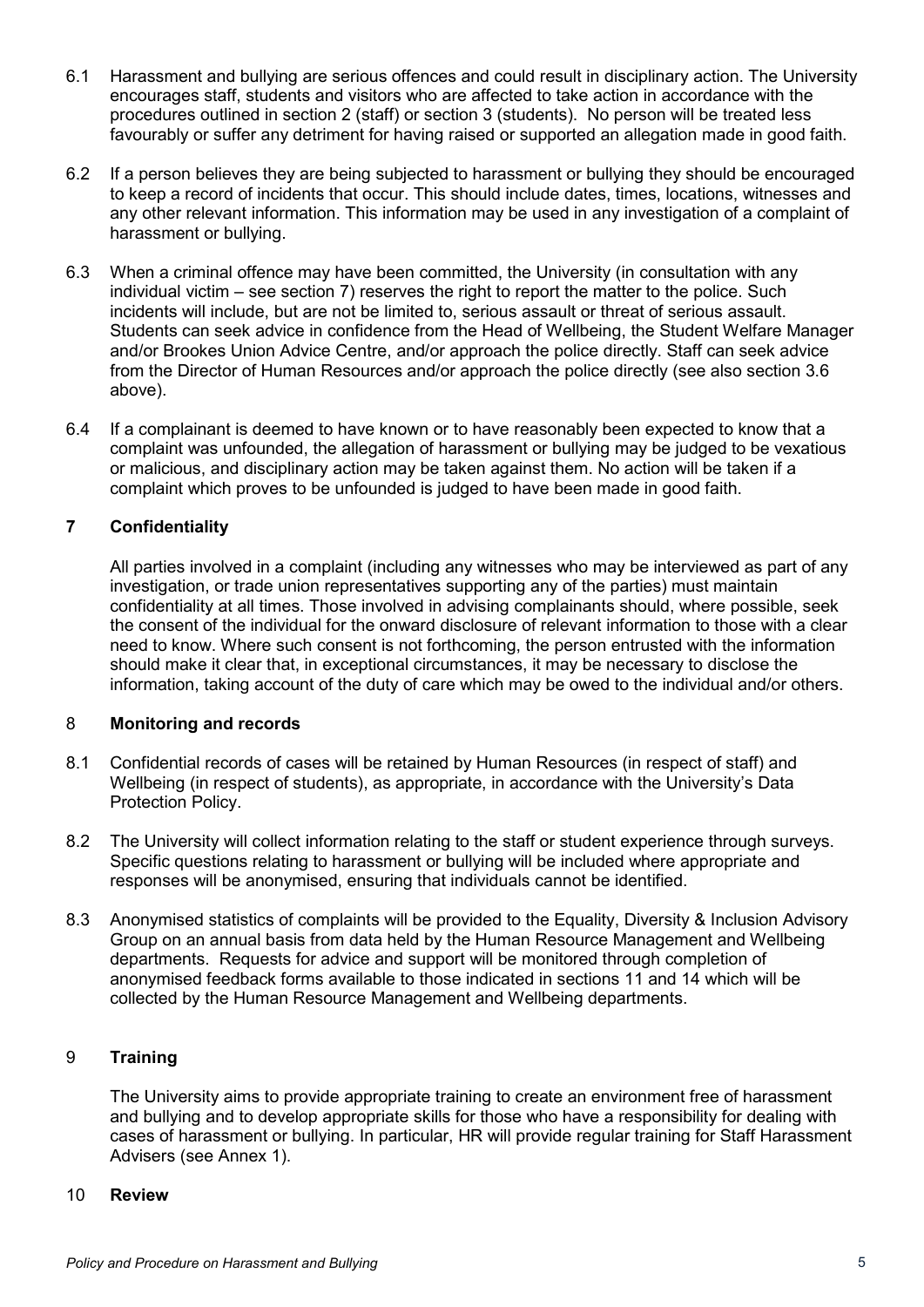This policy and procedure is owned jointly by the Directorates of Human Resources and Academic and Student Affairs (Wellbeing) and will be subject to review every three years.

# **Part 2 - Staff Procedures**

#### 11 **Advice and support**

It is important that any member of the University community who feels they have been subject to, has witnessed, or is accused of harassment or bullying can talk in confidence to someone they feel comfortable with about their concerns and options for dealing with those concerns. Advice and support for staff may be obtained from a range of staff and services as follows:

- Staff Harassment Advisers offer an impartial, confidential, listening ear and can help clarify possible courses of action and university processes. Advice is also available to those who have been accused of bullying and harassment. Details of Staff Harassment Advisers are given in Annex 1.
- Their line manager, or their manager's manager
- The Equality, Diversity and Inclusion Adviser (Staff) (https://www.brookes.ac.uk/staff/human-resources/equality-diversity-and-inclusion/edi-atbrookes/contacts/)
- Their Link HR Business Partner or HR Manager [\(https://www2.brookes.ac.uk/services/hr/hr\\_teams.html\)](https://www2.brookes.ac.uk/services/hr/hr_teams.html)
- The Multifaith Chaplaincy (http://www.brookes.ac.uk/students/wellbeing/chaplaincy/), and
- Occupational Health (contact details on Health and Safety web pages http://www.brookes.ac.uk/services/hr/health\_safety/)
- For trade union members, their trade union representative [\(http://oxfordbrookes.web.ucu.org.uk/](http://oxfordbrookes.web.ucu.org.uk/) or (http://www.brookes.ac.uk/other/unison/).

## 12 **Informal Action**

- 12.1 It is important that the matter is dealt with quickly, sensitively, confidentially and effectively. It may be preferable in the first instance (but not necessarily always) to attempt to rectify matters **informally** (see also section 12.4). For example, sometimes people are not aware that their behaviour is unwanted and an informal discussion can lead to greater understanding and an agreement that the behaviour will cease. If the individual experiencing harassment or bullying feels able to, they should talk directly to the person whose behaviour is causing them concern. The perpetrator may not know that their behaviour is unwelcome or upsetting. The person should be informed of the behaviour that is considered offensive and unwelcome and that it should cease.
- 12.2 If the individual does not feel able to talk directly to the person concerned (and at no time should a member of staff feel obliged to approach an alleged harasser) or they would like some advice about the situation, advice and support are available as under section 11 above.
- 12.3 Mediation, where deemed appropriate, may be arranged through the Directorate of Human Resources for staff if both parties agree. A mediator acts as an impartial third party, helping the individuals involved to identify and negotiate an acceptable and appropriate resolution.
- 12.4 Where it has not been possible to achieve resolution through an informal approach or in more serious cases, the formal procedures indicated in section 13 below should be followed.
- 12.5 At any stage of the process, informal or formal, either party involved in a complaints process may be accompanied by a work colleague or trade union representative.

## 13 **Formal procedures**

All cases of alleged harassment or bullying raised by a staff member will be fully investigated.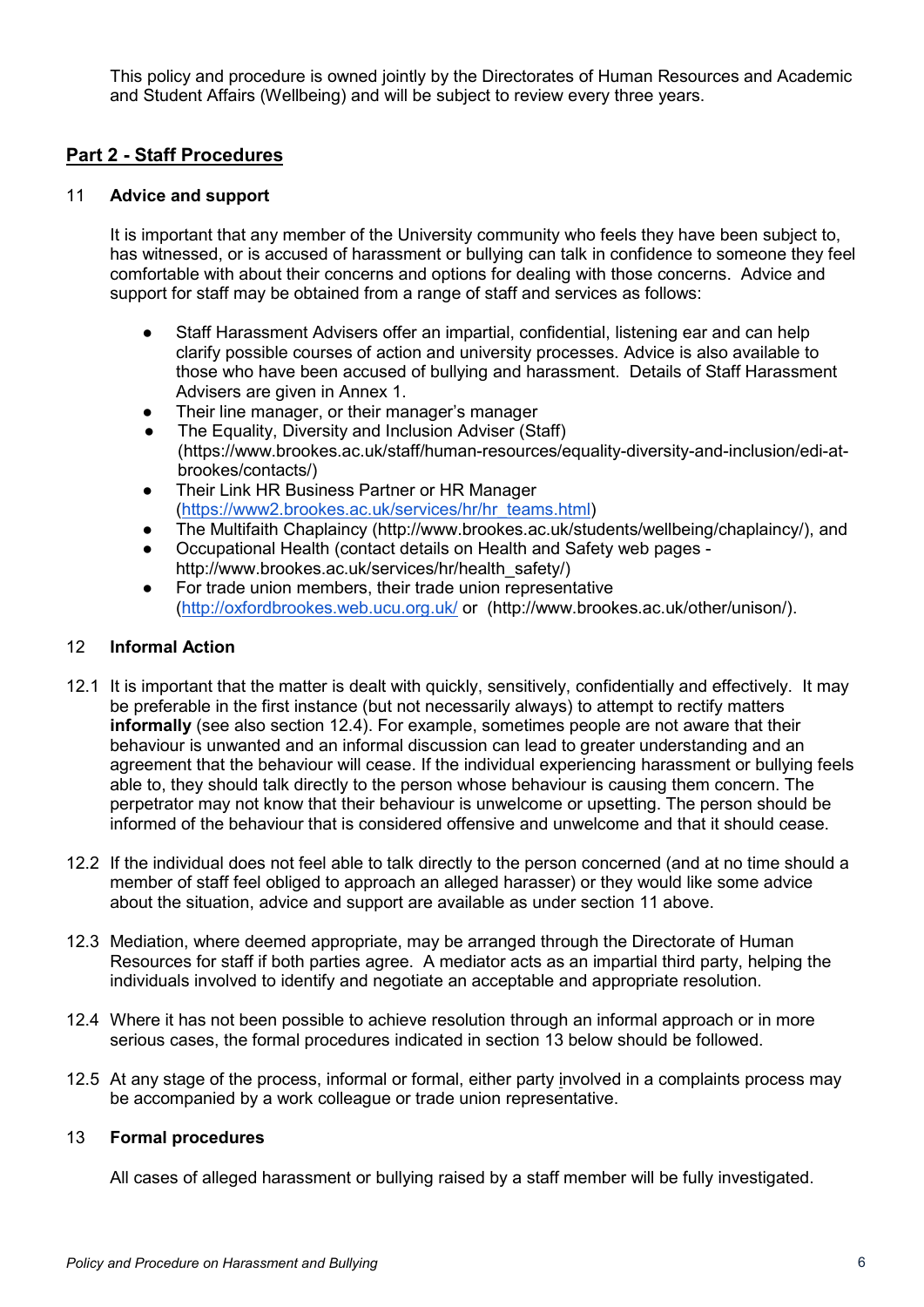#### 13.1 A member of staff who believes that they or others have been **harassed or bullied by another member of staff**:

- 13.1.1 A formal complaint should normally be made in writing to the line manager of the person being complained about or their own line manager for appropriate referral on (if they feel more comfortable making a sensitive complaint to someone they know). The HR Business Partner or a Trade Union representative may be approached to provide advice in preparing the complaint letter.
- 13.1.2 If the person complained against is their own line manager, the complaint should normally be made to that person's line manager.
- 13.1.3 If the person complained against is a PVC/Dean or a Director, the complaint should be addressed to the Director of Human Resources.
- 13.1.4 If the manager receiving the complaint has already been involved in trying to resolve it informally, another senior manager should deal with the formal complaint (normally the manager's line manager).
- 13.1.5 Any letter of complaint should include the following:
	- Who the complaint is being made against;
	- The nature of the incident(s) and when it/they occurred:
	- Details of any action taken to resolve the matter informally;
	- The remedy sought.

#### 13.1.6 **Group Complaints**

- (i) If more than one person alleges harassment or bullying against the same source, and wishes to lodge a complaint as a group, they may opt to appoint a spokesperson(s) for the group. The same procedure should be followed as for individual complaints. All communications should pass through the appointed spokesperson(s) and it will be the responsibility of the spokesperson(s) to inform the rest of the group about the progress of the case.
- (ii) In such cases, it is not always necessary for all those involved to be present at all meetings, but appropriate representatives should be agreed at each stage. Nevertheless, all those involved in the group complaint cannot expect to remain anonymous as they may need to be interviewed on an individual basis as part of the investigation.

## 13.1.7 **How managers should deal with complaints**

A line manager receiving a complaint from an employee is expected to respond sensitively; and to provide advice about the procedures and the time scales. The Directorate of Human Resources is available to give advice and support to both the manager and the parties to the complaint. Every effort will be made to deal with the matter as quickly as possible.

13.1.8 The following steps should be followed:

## **Stage 1**

The line manager will normally carry out an initial investigation of the complaint. This should include a meeting with each of the parties to the complaint, and any witnesses. The employee accused will be given details of the complaint and of the name of the complainant, as well as a copy of this policy.

The person complained against will be given the opportunity to state their case and to respond in writing. Any written response will be copied to the complainant.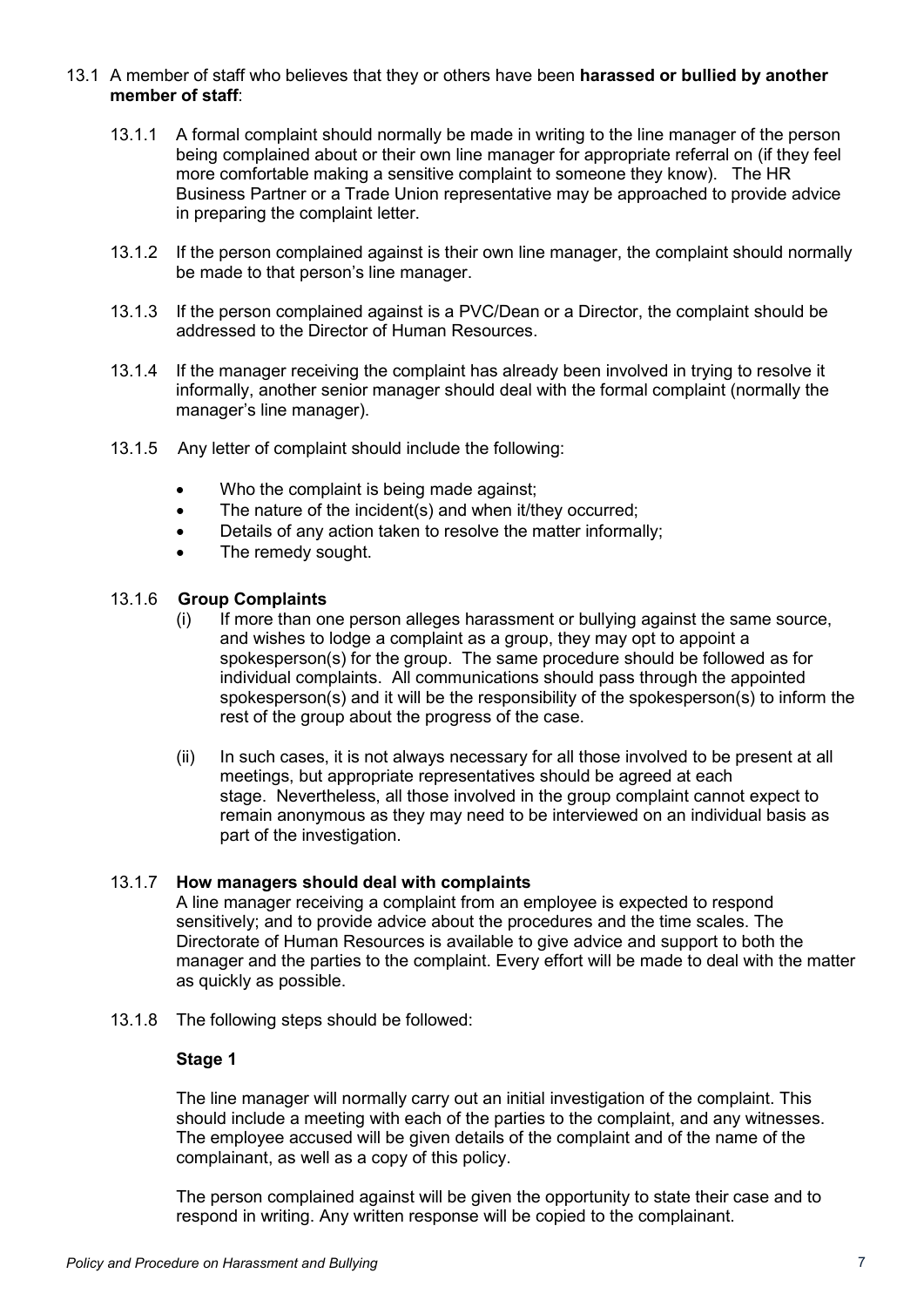The manager concerned will consult the Directorate of Human Resources and agree the course of action to be taken, bearing in mind the seriousness of the allegations. The responses might include:

- Discussion with both parties separately or jointly with a view to reaching an agreed resolution.
- With the agreement of the parties, arrange mediation through the Directorate of Human Resources with a view to reaching an agreed resolution.
- Training and advice for the person who is the subject of the complaint relating to their behaviour.
- Issue an informal disciplinary warning.
- Refer the matter for a full investigation under Stage 2.

The line manager will inform the parties to the complaint of the outcome of Stage 1 in writing.

#### **Stage 2**

Where there are allegations of a serious nature which have the potential to lead to disciplinary action, or if the complainant is not satisfied with the outcome of Stage 1, an independent investigation will be arranged by the Directorate of Human Resources.

The investigation panel should consist of at least two people at management level, who are not connected in any way with the complaint that has been made, and who should not normally be from the same Faculty/Directorate as either party. If the complainant or person complained against has evidence that a particular member of the panel may have a conflict of interest, consideration will be given to any objection that is raised.

The panel will be responsible for investigating the complaint and setting the timescales in consultation with the parties. All those invited to an investigatory meeting with have the right to be accompanied by a colleague or trade union representative.

Consideration should be given as to whether the parties can continue to work together whilst the investigation is being carried out and, where necessary, alternative arrangements made. In serious cases, consideration should be given to temporarily moving or suspending on full pay the person complained about for as short a time as possible.

The panel will present its findings to the relevant PVC Dean/Director and the Director of Human Resources (or her nominated deputy), who will decide what further action will be appropriate (which may include formal disciplinary action).

#### 13.1.9 **Possible outcomes of a formal complaint**

- (i) The allegation is not substantiated: misunderstandings are clarified and resolved; resolution through mediation may be considered.
- (ii) The allegation is substantiated but does not warrant formal disciplinary action: the person complained against may be asked to give an undertaking that the behaviour will stop, or that an action will not be repeated; training and advice for the person who is the subject of the complaint relating to their behaviour (e.g. awareness raising, counselling, mentoring, staff development, monitoring for a fixed period).
- (iii) Disciplinary action: serious cases of bullying or harassment will be treated as gross misconduct and may result in dismissal. The person concerned may be suspended from work pending the outcome of the disciplinary process.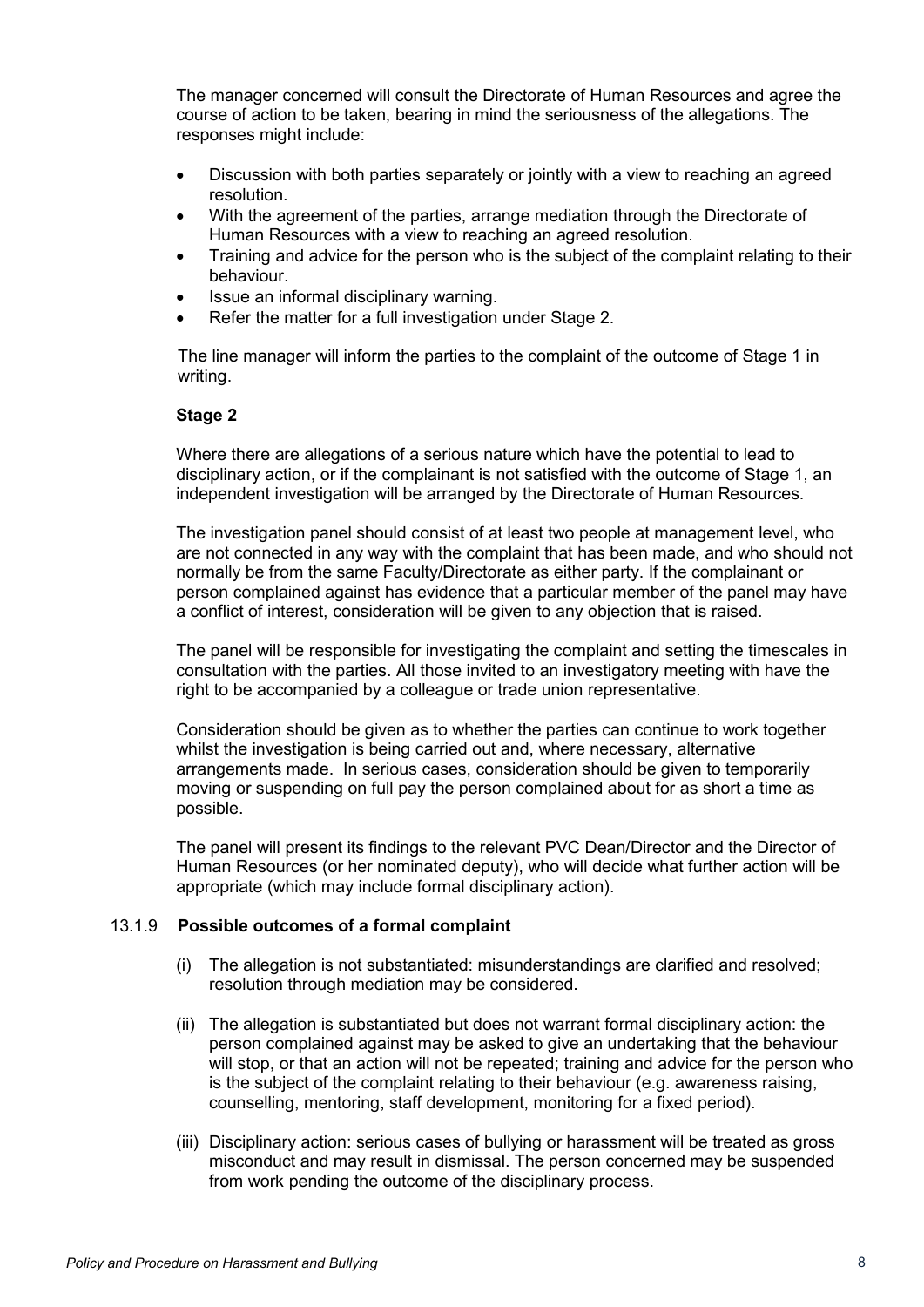- 13.1.10 Prior to any further action being taken there will be discussion with any union representatives involved.
- 13.1.11 A report of the investigation will be provided to the parties to the complaint. Separate reports will be made in cases where there is more than one person complained about and/or more than one person making a complaint.
- 13.1.12 Both parties will be advised of the outcome, which will as far as possible remain confidential to the parties involved.
- 13.1.13 Following disciplinary or formal action, consideration will be given to future working relationships which may involve relocation of the perpetrator (or the complainant where they request it).

#### **Stage 3**

If the employee is not satisfied with the outcome of Stage 2, they may ask for the matter to be considered by a Grievance Panel (in accordance with the final stage of the [Grievance](http://www.brookes.ac.uk/services/hr/handbook/problems/grievance.html)  [Procedure\)](http://www.brookes.ac.uk/services/hr/handbook/problems/grievance.html).

13.2 A member of staff who believes that they or others have been **harassed or bullied by a student :**

The staff member should refer to the appropriate Disciplinary Officer under the Student Conduct Regulations.

13.3 A member of staff who believes that they or others have been **harassed or bullied by a visitor** to the University or a contractor:

The line manager of the employee making the complaint should decide the most appropriate course of action, which may include: talking to the person and/or a senior member of staff and the contracting company, asking for another representative of the contracting company to attend instead or taking action to bar the particular individual complained about.

# **Part 3 - Student Procedures**

#### 14 **Advice and support**

It is important that any member of the University community who feels they have been subject to, who has witnessed, or is accused of harassment or bullying can talk in confidence to someone they feel comfortable with about their concerns and options for dealing with those concerns. Advice and support for students may be obtained from a range of staff and services as follows:

- Wellbeing advisers and/or counsellors, the Student Welfare Manager and/or the Head of Wellbeing [\(https://www.brookes.ac.uk/students/wellbeing/\)](https://www.brookes.ac.uk/students/wellbeing/).
- Brookes' Union Advice Centre and Brookes Union officers (http://www.brookesunion.org.uk/)
- Student Support Co-ordinators (contact details on each faculty's web pages)
- The Equality, Diversity and Inclusion Adviser (Students) (http://www.brookes.ac.uk/students/wellbeing/edi-adviser/)
- The Student Disputes Office (Academic & Student Affairs) (https://www.brookes.ac.uk/students/your-studies/student-disputes/)
- The Multifaith Chaplaincy [\(http://www.brookes.ac.uk/students/wellbeing/chaplaincy/\)](http://www.brookes.ac.uk/students/wellbeing/chaplaincy/)

## 15 **Informal action**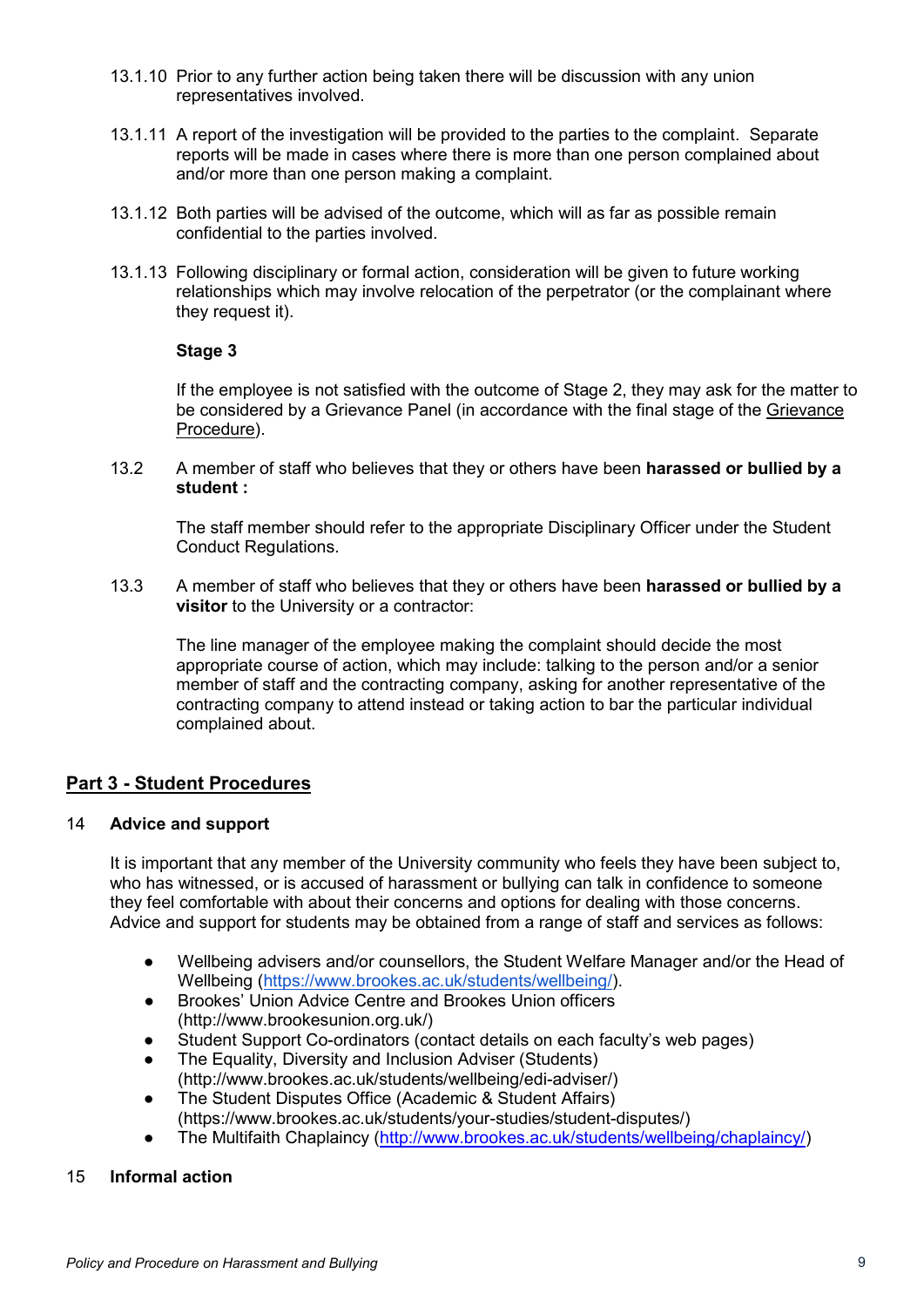- 15.1 It is important that the matter is dealt with quickly, sensitively, confidentially and effectively. It may be preferable in the first instance to attempt to rectify matters **informally** (see also section 15.3). For example, sometimes people are not aware that their behaviour is unwelcome and an informal discussion can lead to greater understanding and an agreement that the behaviour will cease. If the individual experiencing harassment or bullying feels able to, they should talk directly to the person whose behaviour is causing them concern. The perpetrator may not know that their behaviour is unwelcome or upsetting. The person should be informed of the behaviour that is considered offensive and unwelcome and that it should cease.
- 15.2 If the individual does not feel able to talk directly to the person concerned (and at no time should a student feel obliged to approach an alleged harasser) or they would like some advice about the situation, advice and support are available as under section 14 above.
- 15.3 Where it has not been possible to achieve resolution through an informal approach or in more serious cases, the formal procedure indicated in section 16 below should be followed.
- 15.4 At any stage of the process, informal or formal, either party involved in a complaints process may be accompanied by a friend, relative or Brookes Union representative.

#### **16 Formal procedures**

All cases of alleged harassment or bullying raised by a student will be fully investigated.

- 16.1 A **student** who believes that they or others have been bullied or harassed either by another student, a member of staff or others may raise this via the **Student Complaint Procedure** [link].
- 16.2 If the investigation finds *prima facie* evidence of bullying or harassment, this will be dealt with under the **Student Conduct Regulations** or, if the matter concerns a member of staff, the **Staff Disciplinary Procedure**.

For further information about this policy, please contact Human Resources.

**Prepared by:** Human Resources/Wellbeing, November 2016

**Approved by:** Executive Board, 5 December 2016

**Next reviewed:** 5 December 2019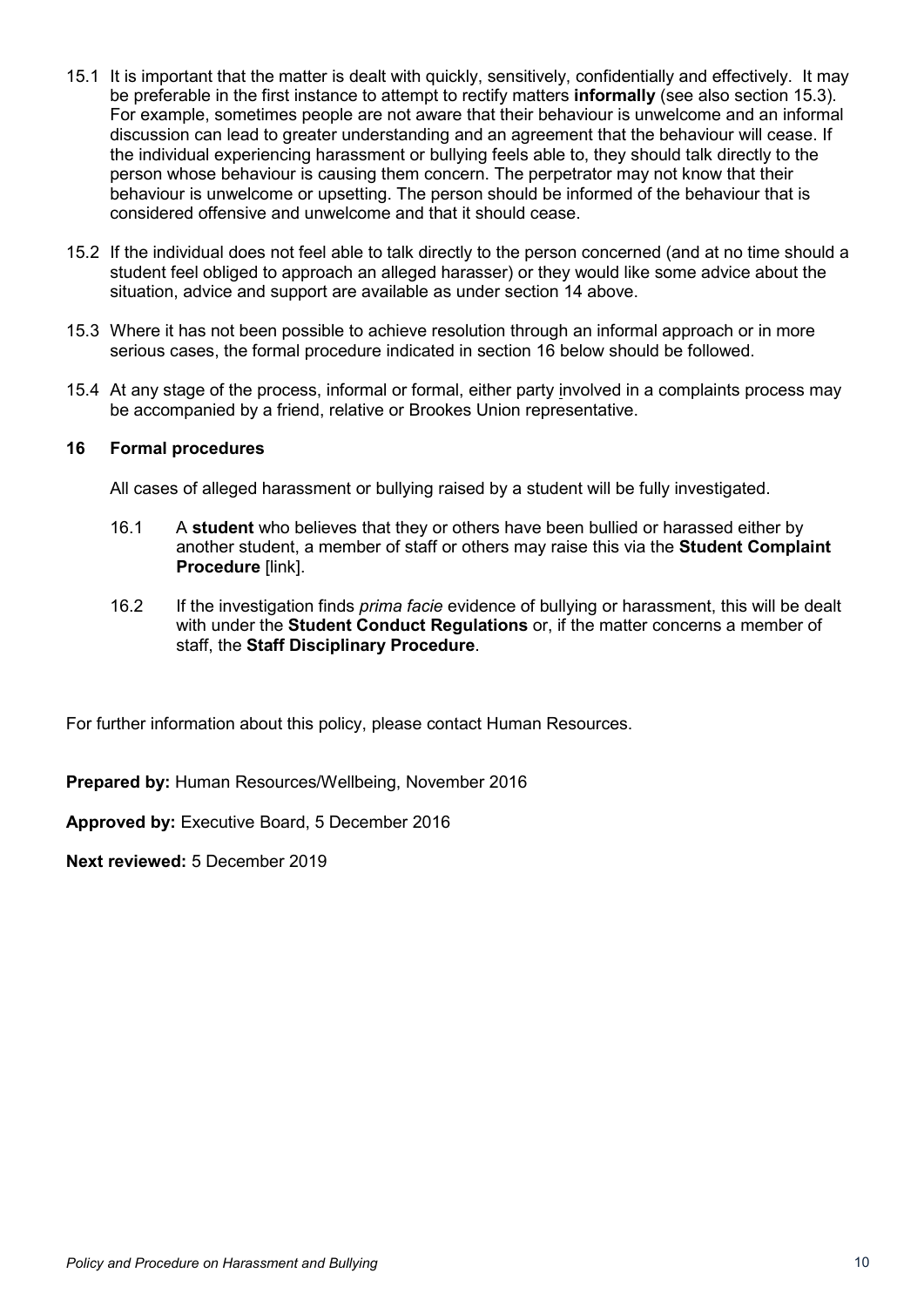# **Annex 1**

## **Staff Harassment Advisers**

- 1 Oxford Brookes University is committed to providing a safe working environment free from harassment and bullying, supporting the right of all its community to be treated with respect. As part of that commitment, the University provides a network of trained Staff Harassment Advisers who are a first point of contact for staff who are concerned about bullying and harassment.
- 2 Staff Harassment Advisers are staff who have volunteered their time to provide an information service both to those who feel they are experiencing unwanted behaviour or to those who have been accused of perpetrating unwanted behaviour. However, the same Adviser will not provide advice to both the complainant and alleged perpetrator.

## 3 **A Harassment Adviser**:

- Provides a supportive and confidential listening service outside of the usual University structures and services;
- Provides information on the options that are available;
- Assists those seeking advice in thinking those options through, but respects the wishes of the member of staff.

## 4 **A Harassment Adviser cannot:**

- Make judgements about the legitimacy of a complaint or act as an investigator staff nominated by the Directorate of Human Resources will undertake formal investigations;
- Provide counselling. If the Adviser discerns a member of staff might benefit from counselling, they can signpost them to the Occupational Health Service.
- Act as an advocate Harassment Advisers provide informal support only and cannot meet with other parties to the situation;
- Meet with members of staff outside of office hours or outside of the University premises.

# 5 **Who are Staff Harassment Advisers and how can they be contacted?**

- Harassment Advisers are drawn from a variety of areas across the University.
- A list of Harassment Advisers can be found on the EDI website [link] and can be contacted directly. They work on a cross-University basis so it's not necessary to contact someone from your own faculty or directorate.

## 6 **How to become a Harassment Adviser**

Anyone interested in becoming a Harassment Adviser should contact the EDI Adviser (Staff) in the HR Directorate [link to contact details]. Harassment Advisers undergo initial training and then are expected to participate in ongoing development sessions and Adviser network meetings.

## 7 **Monitoring and Data Protection**

- Harassment Advisers may need to meet with members of staff more than once. To avoid the need to cover ground already discussed, with the agreement of the employee, they may take notes at a meeting. Notes will be used only to provide a history of discussions and advice.
- Any notes taken will be stored confidentially and only accessible to the Harassment Adviser. They will be retained for a period of six months after the final meeting after which they will be destroyed.
- For statistical purposes, information relating to complaints will be collated using a monitoring form and may be used in reports made to the EDI Advisory Group and senior management.